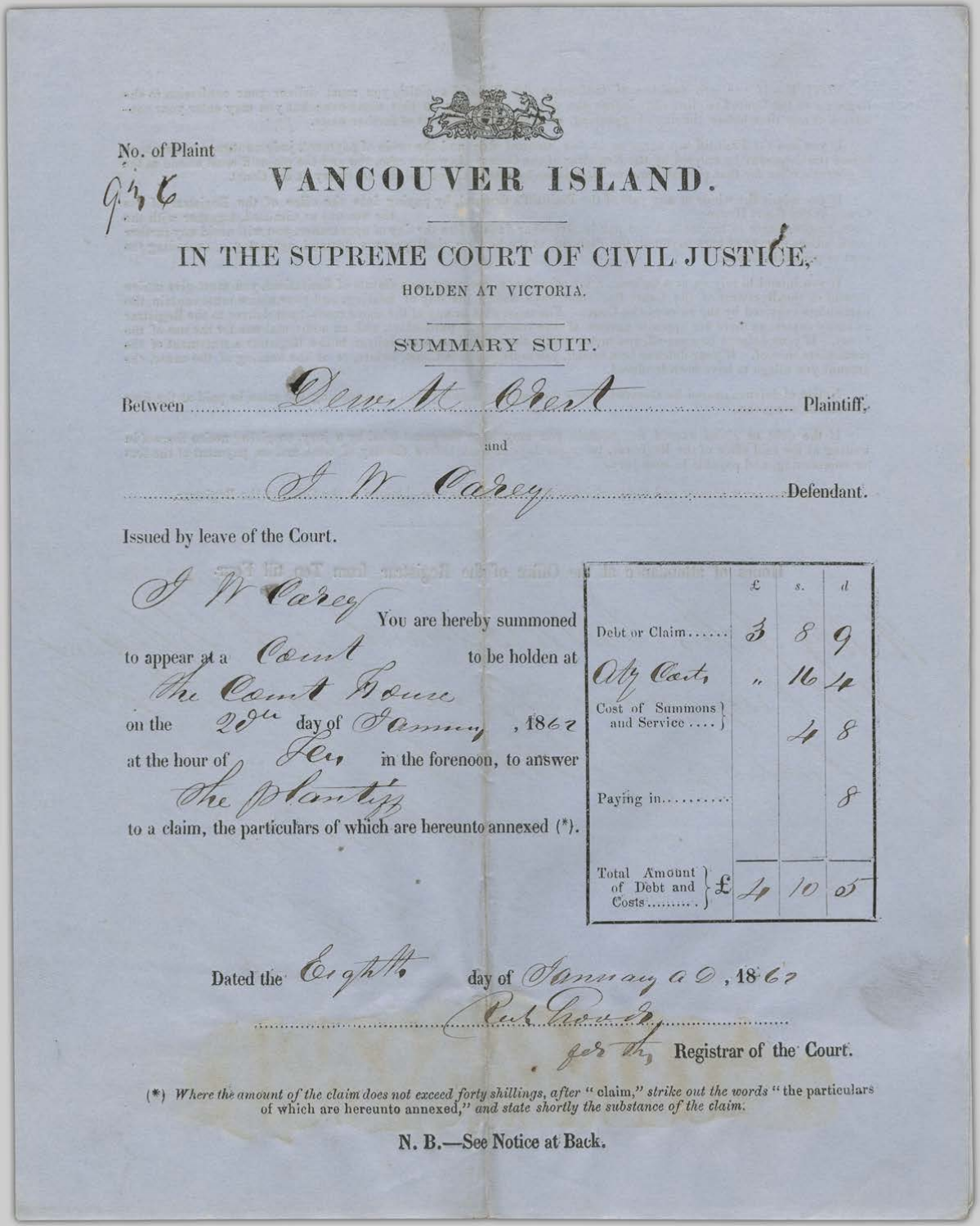NOTICE.-If you are desirous of confessing the Plaintiff's claim, you must deliver your confession to the Registrar of the Court five clear days before the day of appearing to this summons; but you may enter your conlession at any time before the day of appearing, subject to the payment of further costs.

If you and the Plaintiff can agree as to the amount due and the mode of payment, judgment may at any time before the Court-day be entered by the Registrar of the Court. In which case, you and the plaintiff must attend at the Registrar's office for that purpose, and no attendance by either of you will be necessary at the Court.

If you admit the whole or any part of the Plaintiff's demand, by paying into the office of the Registrar of the the amount so admitted, together with the Caurt, at the Court House costs, proportionate to the amount you pay in, five clear days before the day of appearance, you will avoid any further costs, unless in crse of part payment, the Plaintiff, at the hearing, shall prove a demand against you exceeding the sum so paid into Court.

If you intend to rely on as a defence, a set-off, infancy, coverture, or a statute of limitations, you must give notice<br>thereof to the Registrar of the Court five clear days before the day of hearing, and your notice must Court. If your defence be a set-off, you must, within the same time, also deliver to the Registrar a statement of the particulars thereof. If your defence be a tender, you must pay into Court, before, or at the hearing of the cause, the amount you allege to have been tendered.

Notice of defence cannot be received unless the fees for entering and transmitting the same be paid at the time the notices are given.

If the debt or claim exceed five pounds, you may have the cause tried by a jury, on giving notice thereof in writing at the said office of the Registrar, two clear days at least before the day of trial, and on payment of the fees for summoning, and payable to such jury.

Summonses for witnesses and the production of documents may be obtained at the Office of the Registrar.

Hours of attendance at the Office of the Registrar from Ten till Four.